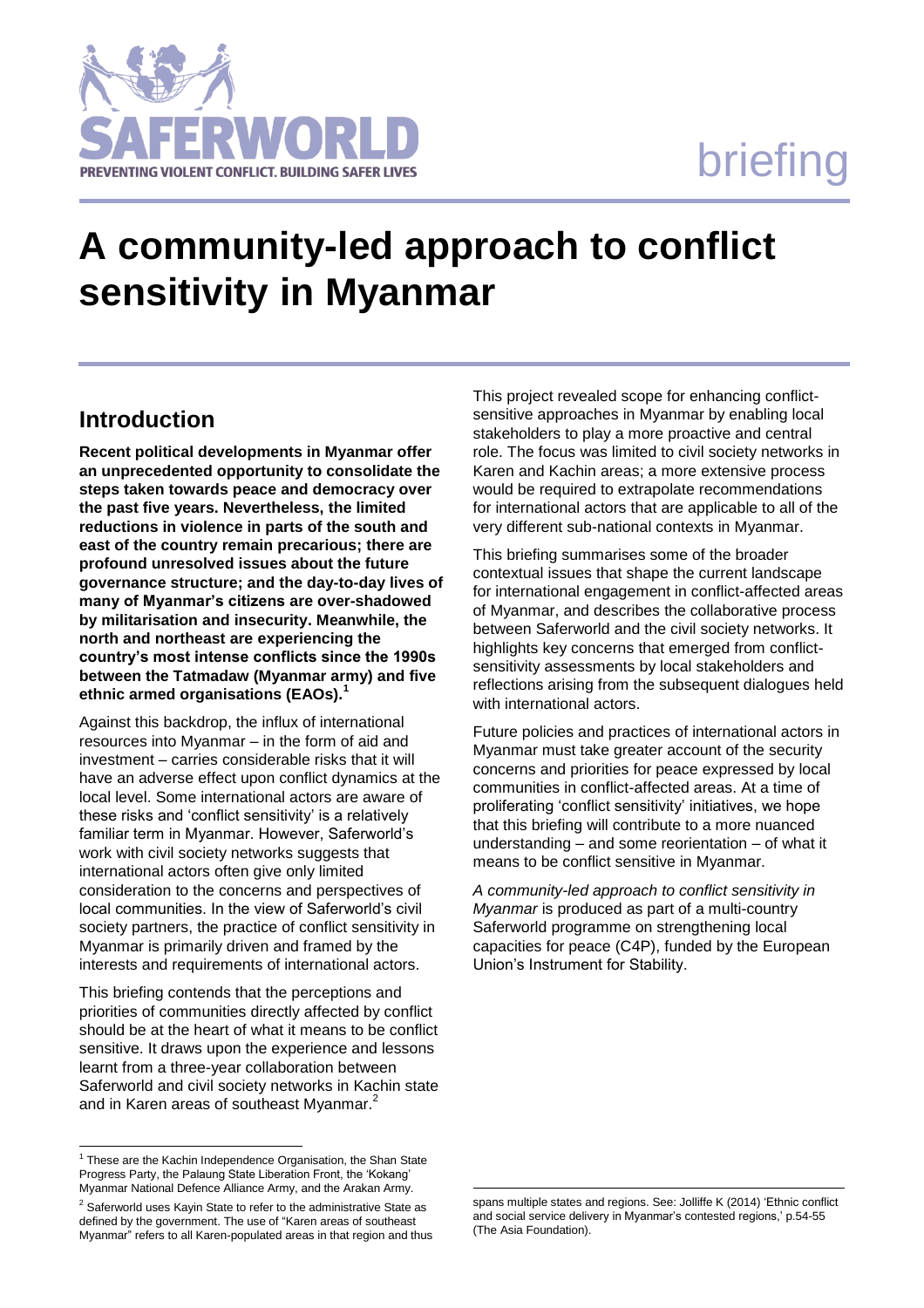## **Context**

## **A partial and fragile peace**

The landslide victory of the National League for Democracy in the November 2015 election changed the political landscape in Myanmar, offering hope that the political reforms initiated in 2011 will continue on a positive trajectory. The country nevertheless faces profound challenges, including on-going armed conflicts between the Tatmadaw and a number of EAOs in Myanmar's peripheral regions.

In October 2015, the Myanmar government signed a partial Nationwide Ceasefire Accord (NCA) with eight EAOs,<sup>3</sup> six of which are mostly active in southeast Myanmar. The NCA and the bilateral ceasefires that preceded it have led to a stabilisation of the security situation in some areas of the country. The NCA also commits all sides to a political dialogue process to explore and address the causes of conflict. This will lead to a Union Accord, likely to include constitutional amendments, which will be submitted to parliament for approval. The dialogue process began in January 2016 and is expected by participants to last for 3-5 years.

However, the partial NCA does not include several powerful EAOs, mostly in the north and northeast of the country.<sup>4</sup> Furthermore, the NCA does not in itself secure binding commitments to address the underlying grievances and aspirations of ethnic nationalities. Armed conflict between the Tatmadaw and non-signatory EAOs persists in parts of Kachin, central and northern Shan, Chin and Rakhine States, and this has led to the displacement of thousands of people since October 2015. Furthermore, even some of the EAOs that did sign the NCA continue to be embroiled in armed conflict.<sup>5</sup>

Meanwhile, the day-to-day lives of many thousands of Myanmar's citizens living in rural areas beyond the Bamar heartlands continue to be characterised by insecurity. In Karen areas of southeast Myanmar there has been a steady reduction of armed conflictrelated threats to communities. Nevertheless, according to the Karen Human Rights Group, since the 2012 ceasefire between the KNU and Tatmadaw, high levels of militarisation have continued, with the result that civilians remain subject to various forms of

-

predatory, exploitative, and other abusive activities by multiple armed actors operating in overlapping jurisdictions. <sup>6</sup> These include the Tatmadaw, Border Guard Forces (BGFs) made up of former EAOs, and EAOs themselves. Furthermore, in some areas, such as the trans-border economic corridors around Dawei and Myawaddy, local communities have cited increases in the deployment of Tatmadaw troops.<sup>7</sup>

Land confiscation for military, public, or commercial interests has been widespread in Karen areas of the southeast for decades. However, ceasefires and new legislation in 2012 have increased fear among those with customary land tenure that their land will be seized. This threatens to ignite new forms of conflict at the local level, and to jeopardise livelihood options for rural communities. $8$  Similarly, land confiscation has been widespread in Kachin State, especially associated with controversial economic and natural resource projects, such as agribusiness, mining and mega hydropower projects. Exploitative land laws, inadequate consultation with local communities, and a lack of mechanisms to resolve land disputes all add to the risks of conflict breaking out over land and other resource-related issues.

## **A contested environment for international engagement**

Against this uncertain and unstable back-drop, the role played by international actors is critical. Market liberalisation and political reforms in Myanmar over the past five years have attracted widespread international attention and prompted increased engagement by a broad range of external actors: foreign governments and their donor bodies, intergovernmental agencies, development banks, international nongovernmental organisations (INGOs), commercial enterprises, private investors, and many others. There is great interest in Myanmar's largely untapped market of over 50 million people; its relatively cheap labour force; and its abundant reserves of natural resources, including precious minerals, timber, agricultural land, water, and hydrocarbons. There is also considerable interest in the country's geo-strategic location, and especially its potential role in regional integration at the crux of China, India, and ASEAN.

There are great opportunities for international actors to help Myanmar consolidate and build upon the gains of the past five years, be it through humanitarian aid, development assistance, or by assisting the government to prepare for increased levels of private investment. However, due to the complexity of the Myanmar context and the legacies

<sup>&</sup>lt;sup>3</sup> NCA signatories are: The Karen National Union (KNU), The All Burma Students' Democratic Front, Arakan Liberation Party, Chin National Front, Karen National Liberation Army-Peace Council, Pa-O National Liberation Organisation and The Restoration Council of Southern Shan/Shan State Army-South, Democratic Karen Benevolent Army (DKBA).

<sup>&</sup>lt;sup>4</sup> Non-signatories of the NCA include: the Kachin Independence Organisation (KIO), the New Mon State Party, the Karenni National People's Party, the Shan State Progress Party and the United Wa State Party.

<sup>5</sup> Sporadic but relatively heavy clashes between the signatory Restoration Council of Shan State (RCSS) and the Palaung State Liberation Front have been in seen in Shan State; while in Kayin State, the former DKBA has been engaged in clashes with the Tatmadaw and its border guard forces made up of former DKBA troops.

l  $6$  See Karen Human Rights Group (2014) 'Truce or Transition: Trends in Human Rights Abuse in Southeast Myanmar since the 2012 ceasefire'

<sup>&</sup>lt;sup>7</sup> The Border Consortium (2014) 'Protection and Security Concerns in Southeast Burma/Myanmar'

<sup>&</sup>lt;sup>8</sup> Karen Peace Support Network (2014) 'Critique of Japan International Cooperation Agency's Blueprint for Development in South-eastern Burma/Myanmar'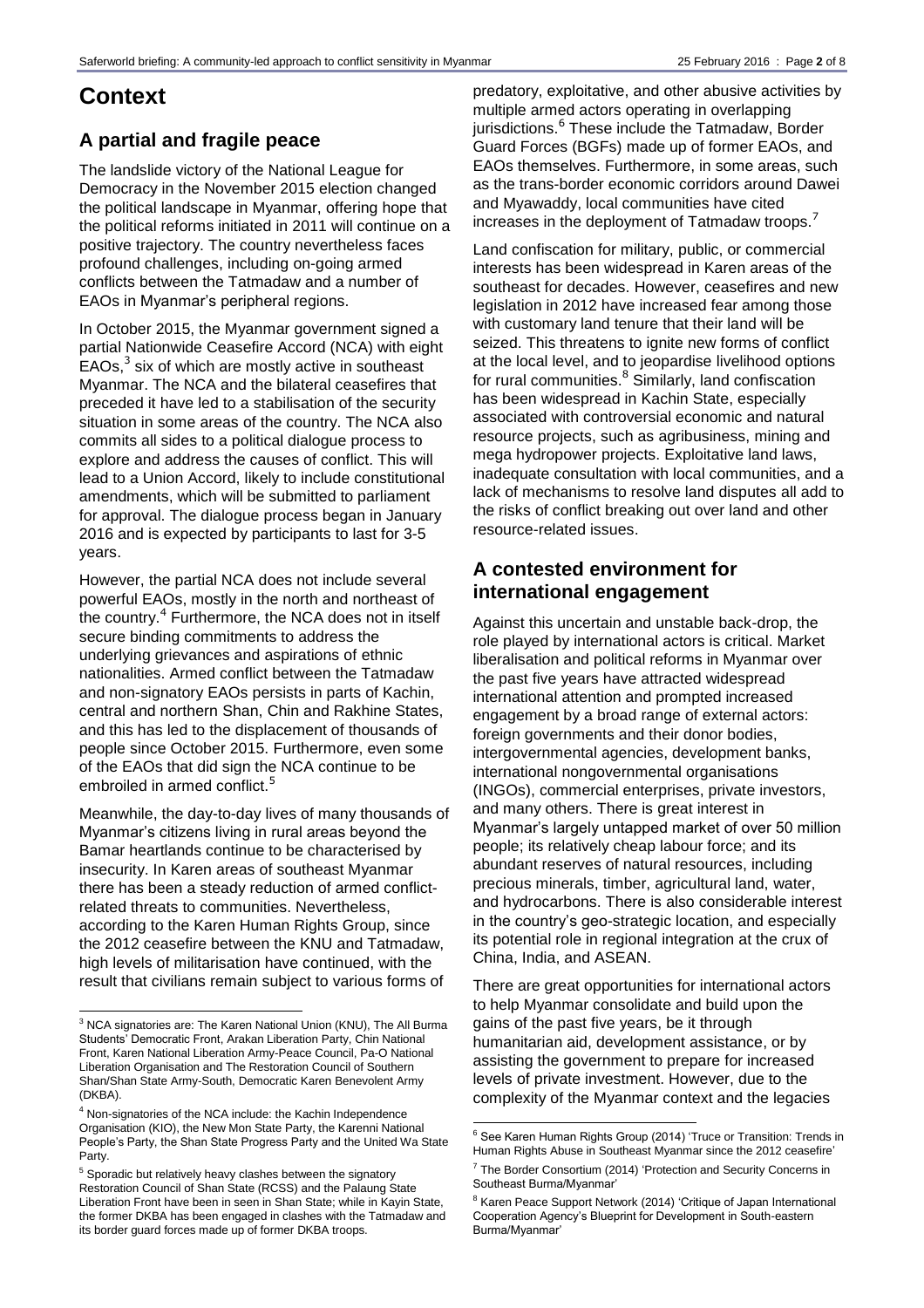of multiple long-running conflicts, there are risks that a large and rapid influx of foreign aid, infrastructure development and foreign investment could undermine prospects of lasting peace in Myanmar, despite the best intentions of international actors.

The risk that humanitarian intervention may aggravate local conflict dynamics is increasingly recognised in Myanmar, with the notion of 'conflict sensitivity' gaining currency. This was driven particularly by the experience of international agencies in Rakhine State – perceived by some local stakeholders to be privileging certain groups over others – which prompted humanitarian actors, both NGOs and donors, to adopt more conflict-sensitive approaches in their programming. Donors now regularly hire 'conflict advisors', and international development actors across a variety of sectors are increasingly cognisant of the concept of conflict sensitivity. Despite this, a recent survey of donors found that political imperatives often trump conflict-related concerns, and that there are differing understandings of what conflict sensitivity means in practice.<sup>9</sup>

#### **Box 1. A conflict-sensitive approach**

A standard definition of conflict sensitivity is:

1) analyse the context operated in, especially conflict issues and dynamics;

2) understand how your intervention affects this conflict context, and vice-versa;

3) act on this understanding in order to avoid reinforcing conflict dynamics and to build upon opportunities to support peace.<sup>10</sup>

This can be explained in part by the multiplicity and diversity of conflict risks that accompany operating in the Myanmar context. International development actors face particular challenges associated with operating in peripheral areas where national governance structures are contested and parallel administrations have been operating for decades. In such cases, there can appear to be a tension between one set of principles relating to national ownership – as enshrined in the global Busan Accord and the Myanmar-specific Nay Pyi Taw Accord $^{\rm 11}$ and a conflict-sensitive approach, which would take account of differing perceptions of legitimate authority.

There is also growing recognition that the actions of private sector actors are rarely neutral in conflictaffected contexts such as Myanmar. Foreign investment inevitably affects the local political economy, as well as issues of access and security,

l

<sup>11</sup> PeaceNexus (2016), Ibid

and thus has an impact on conflict dynamics. This was illustrated by an outbreak of violence in July 2015 along a newly opened stretch of the Asian Highway in southeast Myanmar, which was financed largely by external Asian investment. A section of the road cut through mixed authority areas of Kayin State; this led to armed conflict between the DKBA on one side and the Tatmadaw and BGFs on the other, which spread to a number of townships in Kayin and Mon States causing widespread displacement.<sup>12</sup>

## **Articulating a community-based vision of peace**

Since 2013, Saferworld has been working with Karen and Kachin civil society partners in an effort to help local stakeholders assert their role at the centre of what it means to be conflict-sensitive in Myanmar. The overall aim was to encourage international actors in Myanmar to take more account of the security concerns and peacebuilding priorities of communities in conflict-affected areas.

This initiative has involved strengthening the capacities and confidence of civil society and community-based organisations (CBOs) to undertake their own conflict sensitivity analysis and to engage in dialogue with international actors. Strategies were developed by civil society following a process of conflict sensitivity assessment and advocacy (see Box 2). This entailed developing systematic analyses of how international interventions interact with the issues and dynamics that affect local peace and security. Dialogues were then organised that enabled local civil society actors to engage with international actors about the impacts of their interventions, and how to mitigate the conflict risks identified.

In both Kayin and Kachin States, there has been significant international intervention, including humanitarian and development programmes, infrastructure development, and resource extraction. And in both regions, CSOs and CBOs have a long history of active engagement in humanitarian relief, social service provision, and human rights campaigning. Over the past decade, these civil society groups have become increasingly vocal about the harmful effects of international interventions on local communities, their livelihoods, and the environment.

l

<sup>&</sup>lt;sup>9</sup> PeaceNexus (2016) 'Conflict sensitivity monitoring in Myanmar: Findings for OECD-DAC INCAF'<br><sup>10</sup> See <u>http://www.saferworld.org.uk/what/conflict-sensitive-development</u>

 $12$  Karen News (2015) 'KPSN: Asia highway fighting damages peace' http://karennews.org/2015/07/kpsn-asia-highway-fighting-damagespeace.html/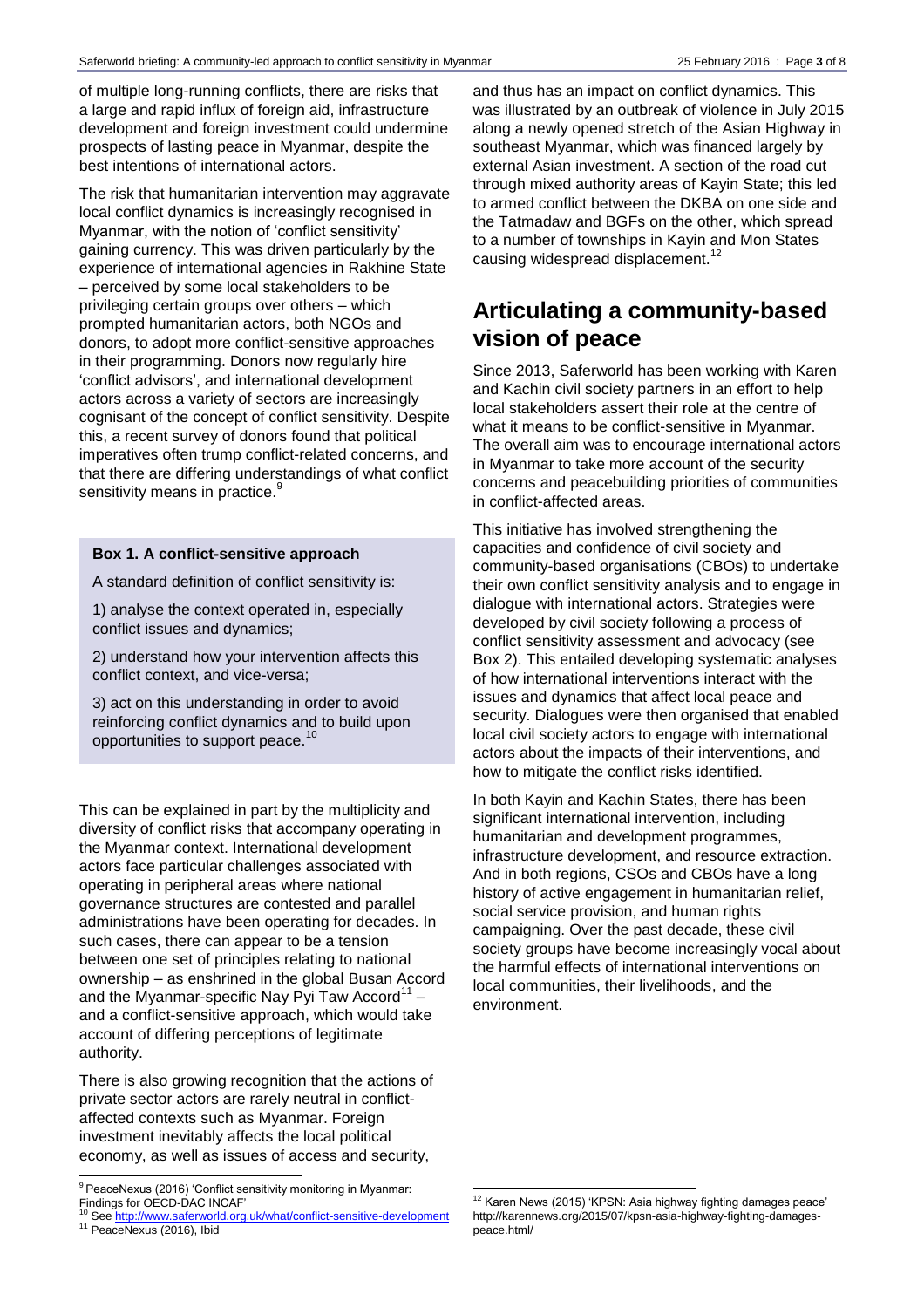#### **Box 2: Designing and implementing an advocacy strategy – six key stages<sup>13</sup>**

#### *Step 1 – Assessing the situation:*

Understand the context and identify factors that might affect success, drawing upon macro- and local-level analyses conducted during project design and preparation.

#### *Step 2 – Establishing the goals:*

Map and clarify the problems that need addressing in order to prioritise solutions and advocacy objectives. This should draw on local-level conflict analyses and the macro-level conflict analysis.

#### *Step 3 – Developing an influencing strategy:*

Capture the changes you seek, who will make the changes happen, and how to influence them to do so. Consider potential risks for communities and staff, and identify any potential unintended consequences of advocacy during this stage, making use of stakeholder and conflict mapping conducted during local- and macro-level analyses.

#### *Step 4 – Planning your activity:*

Activities should be tailored to the target audience to best influence their decision-making, and be based on a solid theory of change. It is important to consider any messages that may be implicitly conveyed by how we conduct advocacy activities, and who leads such activities.

#### *Step 5 – Implementing:*

As part of project implementation, decide timelines, clarity on responsibilities, and develop indicators to track changes.

#### *Step 6 – Monitoring and evaluation:*

Assess whether activities are having the intended impacts, as well as continuously monitoring the context to ensure that activities remain relevant and are not exacerbating tensions or putting communities or staff at risk. This should form an integral part of the overall M&E framework of the project.

Following a preliminary scoping and needsassessment in 2013, Saferworld identified key networks of civil society actors in each region. These represented a cross-section of local communities, including perspectives from the different politicoadministrative contexts: government-controlled, EAOcontrolled, contested areas, and refugee communities. Saferworld developed partnerships with these networks, and collaboratively designed and facilitated a workshop process in each region that

l

sought to enable civil society and community leaders to articulate their own peacebuilding priorities, and to analyse how these are affected by international interventions.

The civil society networks identified CSO and CBO participants from the health, education, environmental, social development, and human rights sectors who had been involved in community consultations over many years. These included women activists, Buddhist monks, youth representatives, refugees and internally displaced people. We nevertheless recognise that community perspectives are invariably mediated through, and potentially modified by, the viewpoints of the civil society actors that represent them.

The emphasis of the workshop process was on what needs to change in order to reach a lasting and inclusive peace for communities – rather than simply how to avoid exacerbating conflicts. Over the course of the workshops with Karen and Kachin civil society actors, participants developed a way of re-framing the conventional discourse and principles of conflict sensitivity, so that they are defined by local stakeholders – in effect, a community-led approach to conflict sensitivity. The resultant conflict sensitivity assessments provided a basis for developing strategies for engagement with international actors about potential conflict risks and mitigation strategies.

Following the workshop process, Saferworld and its Myanmar partners convened and facilitated a series of dialogue meetings in Yangon between a core group of Karen civil society leaders and representatives of around 30 international institutions, ranging from donor governments and development banks to United Nations agencies and INGOs. Two days of preliminary workshops were held with the Karen group to help crystallise the key concerns and messages that had emerged in the previous wider workshop. The dialogue meetings then provided an opportunity for all parties to exchange information and analysis, and jointly to explore how international interventions in southeast Myanmar can best support the vision of peace articulated by local stakeholders. It also allowed the Karen representatives to share specific programme-relevant information, and to raise particular concerns about certain projects.

Twelve dialogue meetings took place in Yangon, and the Karen group met with over 60 international actors. These included some of the major donors in Myanmar (World Bank, Asia Development Bank, European Union, UK Department for International Development, Japan International Cooperation Agency) and key humanitarian/development agencies (UNHCR, UNICEF, Norwegian Refugee Council, ActionAid, Save the Children). The meetings followed a basic structure that firstly enabled the Karen representatives to explain their peacebuilding priorities and conflict concerns, and how international interventions in the region affect these; and then provided an opportunity for the international

<sup>&</sup>lt;sup>13</sup> Adapted from the Integrated Conflict Prevention and Resilience Handbook, produced by the START Network (2015), developed by Saferworld et al.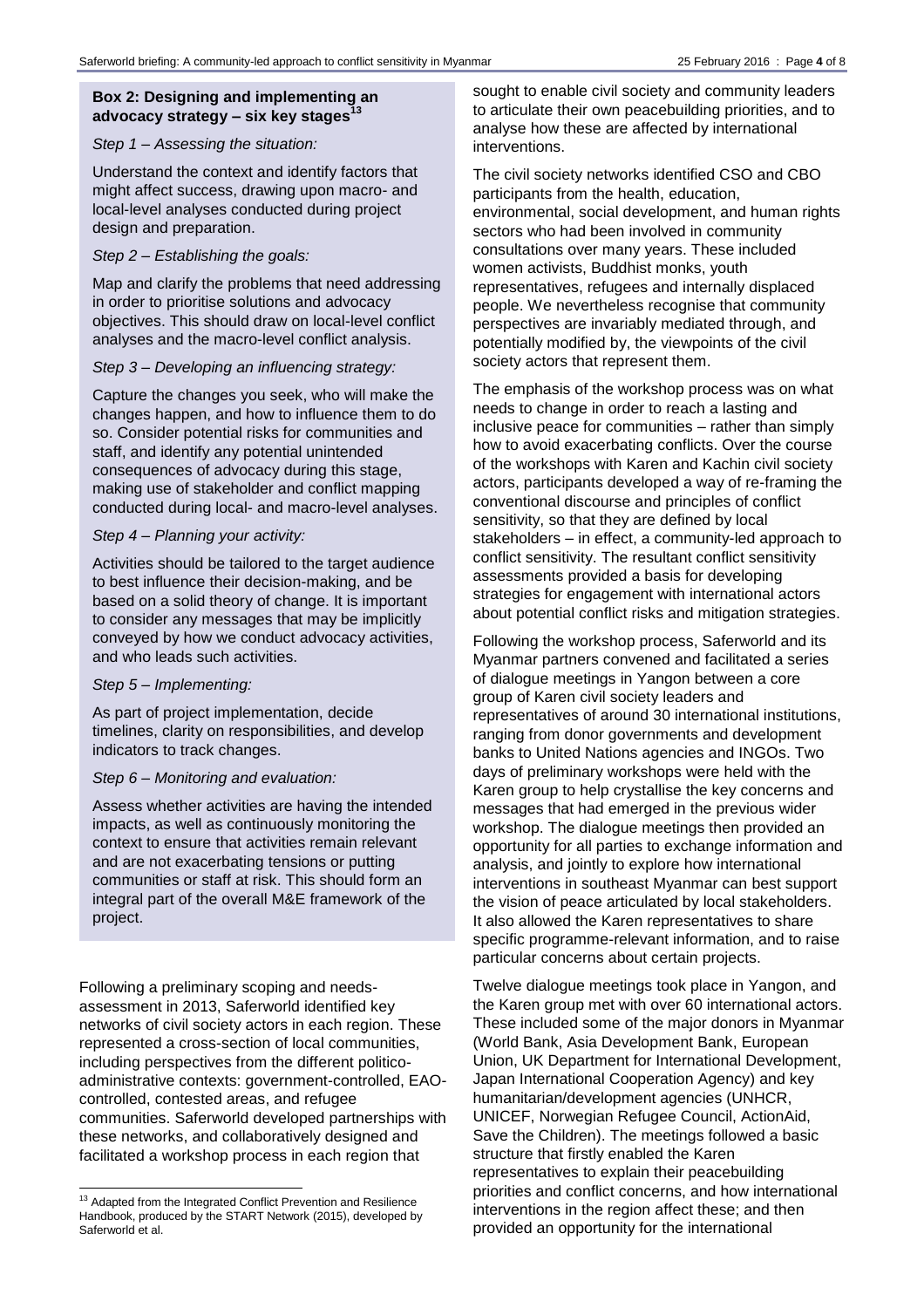representatives to discuss these concerns with the Karen group and jointly to consider how to mitigate the associated conflict risks.

The Karen civil society group circulated a report (in Karen and English) of the dialogue meetings to all members of the wider network. This included the key concerns and recommendations that they presented to the international representatives (see Box 3).

It was not possible during the same period to organise dialogue meetings between the Kachin civil society group and international actors. However, through a workshop for Kachin CSOs and CBOs, which took place in Myktyina, and related consultations with Kachin stakeholders over the past two years, a number of issues emerged of relevance for how international actors engage in the Kachin region. Key concerns arising from the Karen and Kachin process are described in the section below. Meanwhile, Saferworld continues to work with civil society partners in both regions with a view to developing practical guidance, tailored to the specificities of each regional context, for international actors seeking to engage in a conflict-sensitive manner.

## **Reflections of civil society actors on international engagement in conflict-affected areas**

#### **BOX 3. Concerns and recommendations of the Karen Peace Support Network**<sup>14</sup>

- **1.** Attempts at peacebuilding should aim to address ethnic grievances (e.g. equality, justice, self-determination, etc.), as these are the root causes of conflict.
- **2.** Development should focus less on 'material development', and instead support empowerment, rights, and security of conflictaffected communities in order to build peace.
- **3.** There should be no 'large-scale development' at this time, and aid actors should avoid activities that could facilitate big business during the peacebuilding process.
- **4.** Aid should not only support the government's centralised system, but must support decentralisation and the existing systems of ethnic people.
- **5.** Aid should strengthen/prioritise community and CSOs leadership and capacity, especially in conflict-affected areas.

**6.** There is a need for greater transparency, communication, accountability, and consultation surrounding international aid interventions in order to avoid disputes and confusion.

## **Openness to dialogue**

In the debrief session that followed the Yangon dialogue meetings, the Karen civil society group expressed satisfaction that they were able to have this sort of exchange, on their own terms, with representatives of international organisations (for some, it was their first opportunity to meet face-toface with 'international actors'). They were encouraged that the international representatives acknowledged their concerns, and were for the most part open to discussion about how to address them.

Unsurprisingly, the degree of openness varied across different international actors, but most expressed an eagerness to organise follow-on consultations with the Karen civil society network. In the case of one significant international actor, a series of structured consultations followed with members of the Karen Peace Support Network (KPSN), which prepared a paper in advance outlining their vision of peace, their chief concerns, and targeted recommendations for the international actor in question.

In addition, several agencies were keen to have more in-depth dialogues about specific sectors or areas. One humanitarian agency in particular had regular subsequent exchanges with KPSN regarding outbreaks of violence in Karen areas that were causing displacement and impacting on humanitarian access. Overall, the Karen group felt that by taking the initiative and inviting international actors to consult with them, they were able to set the agenda for dialogue, and to ensure that local concerns were at the heart of the discussion of conflict sensitivity.

## **Demystifying 'international' and 'local' actors**

Also notable in the subsequent evaluation of the dialogues by the Karen network was the importance for the community representatives of demystifying the 'international community'. As one member of the group commented after leaving a meeting with a major multilateral agency: "so they are basically just an INGO implementing some projects". In this way, the dialogues helped the Karen group to contextualise and better understand what the various international actors are – and are not – and what constraints they operate under.

While this realisation was discouraging in some respects as regards the ability of international actors to make a difference, it was also empowering for the Karen participants and strengthened their confidence to engage with international actors in the future. The corollary was the appreciation expressed by many of

l  $14$  Excerpted from A Brief Report on KPSN's Dialogue Meetings with International Actors/Donors in Yangon, Burma/Myanmar from October 20-24, 2014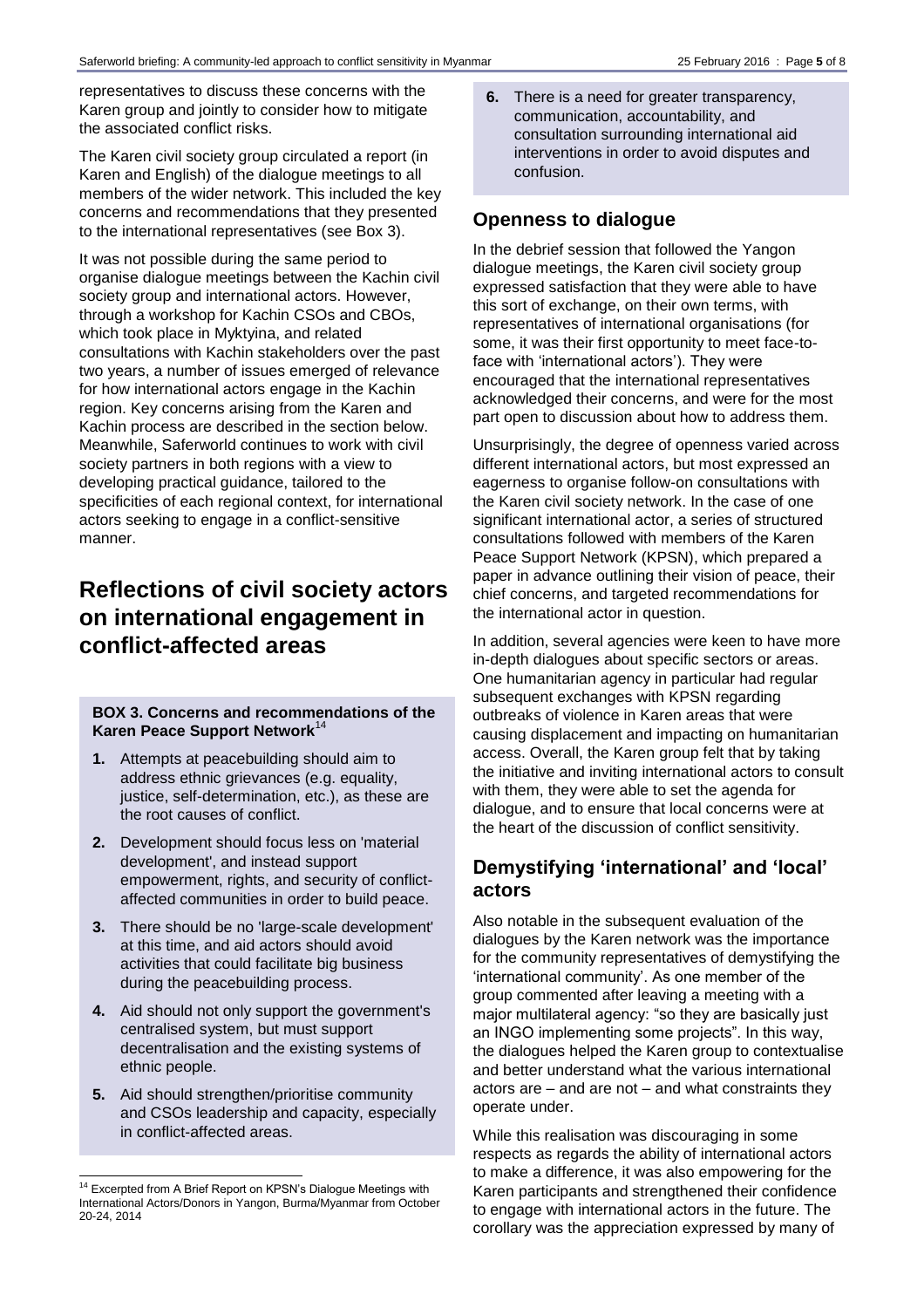the international representatives who took part in the dialogues of the opportunity for in-depth discussion and exchange with local stakeholders.

## **Reinforcing a centralising model of development?**

One of the fundamental concerns raised by the Karen group was around development and infrastructure projects that they regarded as aligned with, and reinforcing, a top-down and centralising model of the state. Like many ethnic actors, they have a deep suspicion of the 'Burmanisation' agenda that such development models are seen to promote on behalf of the government and Tatmadaw. Therefore, international donor funds and programmes that directly or indirectly support the government's development agenda were seen by the Karen group to facilitate the extension and entrenchment of state control (e.g. through road-building) and to strengthen centralised systems (e.g. for education and health) at the expense of long-established and, in their eyes, more culturally appropriate systems already existing in Karen areas.

By implication, international funding and programmes of this sort were not considered conflict sensitive by the Karen group because, in supporting a centralised model of development, they were effectively entrenching Bamar political and economic control. Furthermore, this development model is perceived as part of a broader government agenda of cultural assimilation, whereby ethnic minority cultural and religious institutions, such as schools and places of worship, are replaced with their Bamar, Buddhist counterparts.

## **…and undermining a federal future?**

These concerns are profoundly related to the question of Myanmar's future governance structure, and thus to the political dialogue process now beginning. Ethnic nationality leaders have stressed that the political dialogue should ultimately lead to a federal structure, which allows ethnic nationalities a greater degree of autonomy. Indeed, since the NCA process began, the Thein Sein government and Tatmadaw committed explicitly to the political dialogue aiming to establish a Union based on the principles of democracy and federalism.

Nevertheless, concerns persist among Karen civil society actors that international alignment with, and support for, a centralising development agenda will create institutional resistance to future decentralisation. If centralised structures are solidified and augmented now, they risk undermining the evolution of a federal system.

## **Context-specific and flexible delivery strategies**

There were also more immediate concerns that as international aid to the southeast is increasingly delivered through channels mandated by the state rather than by local networks across the Thai-Myanmar border (as has been the case for much of the last 30 years), communities will be more vulnerable if conflict resumes. In reality, social service provision by, or on behalf of, EAOs remains the only option available for many vulnerable populations across Karen areas of southeast Myanmar. In some conflict-affected areas this has reduced confidence that the conditions created by the NCA will improve delivery of social services for all vulnerable populations.

This underscores the importance of donors having flexible strategies if they are to target vulnerable populations effectively. This includes anticipating deteriorations and improvements in the peace process, and targeting support separately towards the government and ethnic administrative systems in order to ensure no vulnerable populations are excluded. This is especially important given the shift in funding modalities toward multi-donor trust fund mechanisms, which may provide fewer avenues to access rapid and flexible international funding that does not come under the purview of the government.

## **International development as a Trojan horse**

Both Karen and Kachin groups also expressed concerns about international development and infrastructure projects which directly or indirectly encourage big business investment, as these have been seen to have harmful effects upon the local security situation, livelihoods, community dynamics and the natural environment. As one civil society leader expressed it: "international development projects are like a Trojan horse, unleashing big business that can harm communities and the environment".

This concern reflects the continuing deep distrust among former adversaries after 60 years of internal conflict, and in particular a long-standing grievance that, notwithstanding extensive state-backed natural resource extraction, ethnic minority areas remain economically underdeveloped due to a lack of reinvestment. In Kachin State especially this view is informed by the experience of the 1994–2011 ceasefire between the KIO and the government. Despite bringing an end to the most serious violence, there was little attempt to address the fundamental grievances and socio-economic needs of Kachin communities during the 17-year ceasefire period. Instead, elites on both sides profited from self-serving business concessions, often dressed up as 'peace and development', while new security threats related to resource-extraction emerged. These experiences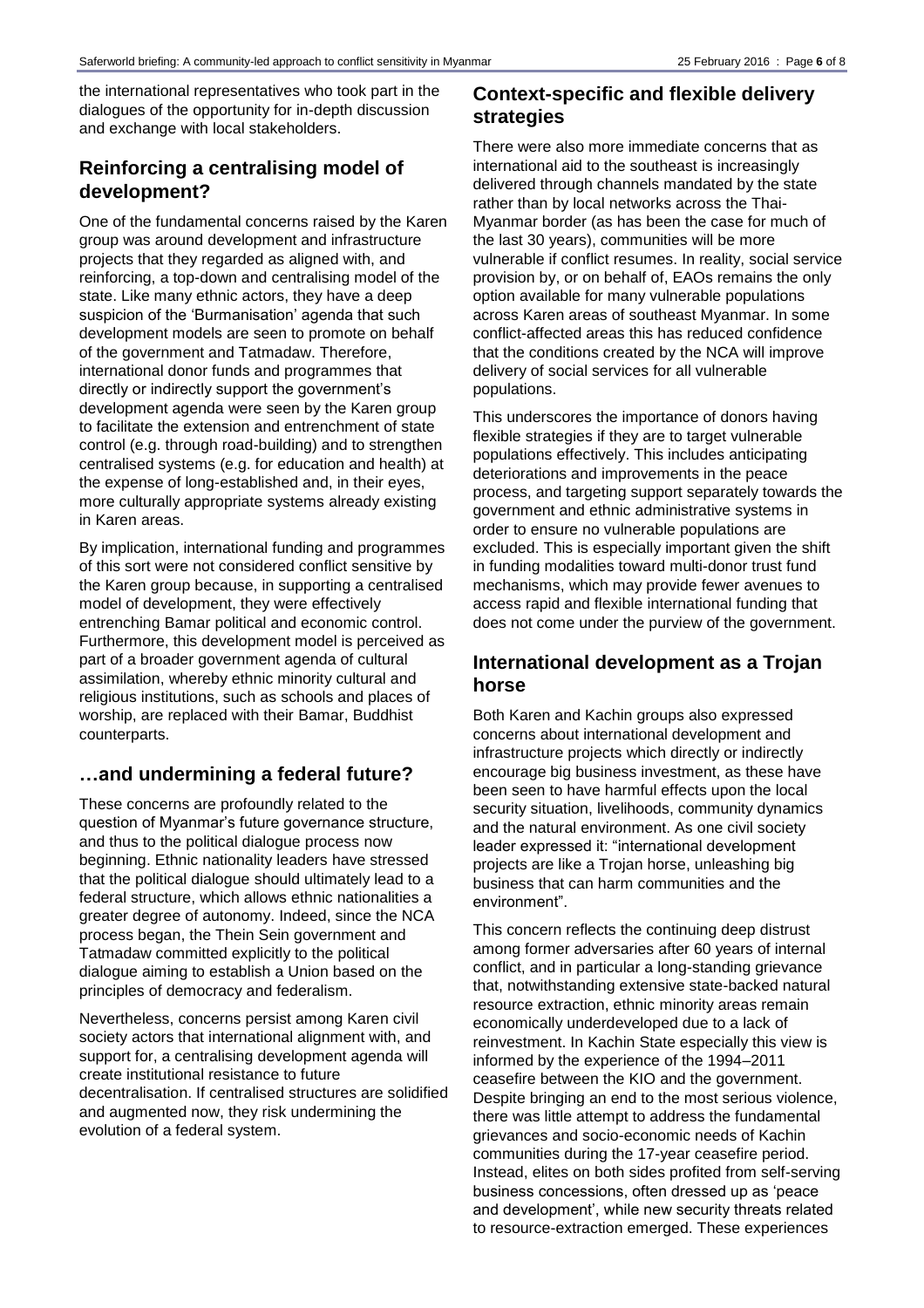help explain the suspicion that ceasefires are a ploy to enable the commercial exploitation of ethnic areas, with little benefit for local communities. Indeed, KPSN cited several examples where internationally supported infrastructure development and foreign investment had been accompanied by land confiscation, forced labour, and militarisation.<sup>15</sup>

## **Re-orienting conflict-sensitive approaches**

More broadly, the experience in both Karen and Kachin regions highlights the limitations of the prevailing approach to conflict sensitivity in Myanmar. Growing recognition among international actors of the interaction between local conflict dynamics and their interventions is to be welcomed. However, the fact remains that conflict sensitivity is perceived by many local stakeholders as an agenda largely driven by international actors and their interests. Conflictsensitive approaches generally take as their starting point the needs, perspectives, and frameworks of international donors, development agencies or private companies. Thus participants noted a tendency to treat 'conflict sensitivity' as a one-off interaction with communities, a box to tick during the inception phase of a project, despite the fact that key project decisions had already been taken.

In general, there was willingness and enthusiasm from many of the community groups that Saferworld engaged with to contribute to conflict sensitising international development programmes and projects. However, they felt that there was often not a systematic approach to engaging communities on these issues, and they were granted insufficient time or opportunity to engage in a meaningful way.

There is no shortage of 'consultations' organised by international actors with local stakeholders in Myanmar. However, the format and scope of these exercises tends largely to be determined by the programming requirements and parameters of the international actors. Participants referred, for example, to situations in which they had been consulted along the following lines: "We are going to spend X amount of money, in Y amount of time, in Z location – and now we want to know how to do it in a conflict-sensitive way". This view is echoed by recent concerns expressed by a KNU leader about the haste with which international development projects are being embarked upon in ceasefire areas.<sup>16</sup>

l

This sort of approach to conflict sensitivity can leave Myanmar stakeholders feeling disempowered and frustrated.<sup>17</sup> More significantly, it means that such exercises are less likely to elicit local perspectives on conflict risks or to generate locally owned strategies for reducing such risks. In other words, the way that conflict sensitivity is often approached by international actors in Myanmar – as elsewhere – limits the agency of local stakeholders, and thus risks compounding the sense of exclusion and disempowerment that lies at the heart of Myanmar's conflicts.

### **About Saferworld**

Saferworld is an independent international organisation working to prevent violent conflict and build safer lives. We work with local people affected by conflict to improve their safety and sense of security, and conduct wider research and analysis. We use this evidence and learning to improve local, national and international policies and practices that can help build lasting peace. Our priority is people – we believe in a world where everyone can lead peaceful, fulfilling lives, free from fear and insecurity.

We are a not-for-profit organisation with programmes in nearly 20 countries and territories across Africa, the Middle East, Asia and Europe.

**Saferworld** – 28 Charles Square, London N1 6HT, UK Registered Charity no 1043843 Company limited by guarantee no 3015948 *Tel*: +44 (0)20 7324 4646 | *Fax*: +44 (0)20 7324 4647 *Email*[: general@saferworld.org.uk](mailto:general@saferworld.org.uk) *Web*[: www.saferworld.org.uk](http://www.saferworld.org.uk/)

<sup>&</sup>lt;sup>15</sup> These concerns are further outlined in KSPN's 'Critique of Japan International Cooperation Agency's Blueprint for Development in Southeastern Burma/Myanmar', 2014.

<sup>&</sup>lt;sup>16</sup> As KNU Vice President Naw Zipporah Sein remarked in January 2016: "The international groups did not provide support or allow time for making the preliminary ceasefire into a durable ceasefire, but instead started the planning of humanitarian and economic development at local levels. They did not come to us to ask what we needed, or what our own plans were. They just told us what they wanted to do in their projects." [http://www.burmapartnership.org/2016/01/a-brief-nca-history](http://www.burmapartnership.org/2016/01/a-brief-nca-history-the-ncas-flaws-and-failings/)[the-ncas-flaws-and-failings/](http://www.burmapartnership.org/2016/01/a-brief-nca-history-the-ncas-flaws-and-failings/)

l  $17$  For example, see the January 2016 statement by the Myanmar Alliance for Transparency and Accountability and Land in Our Hands network which together represents 571 CSOs in Myanmar, to the EU in regards to the consultations with civil society actors on the Investment Protection Agreement, found here:

[http://www.burmapartnership.org/2016/01/investment-protection](http://www.burmapartnership.org/2016/01/investment-protection-agreement-myanmar-eu/)[agreement-myanmar-eu/](http://www.burmapartnership.org/2016/01/investment-protection-agreement-myanmar-eu/)